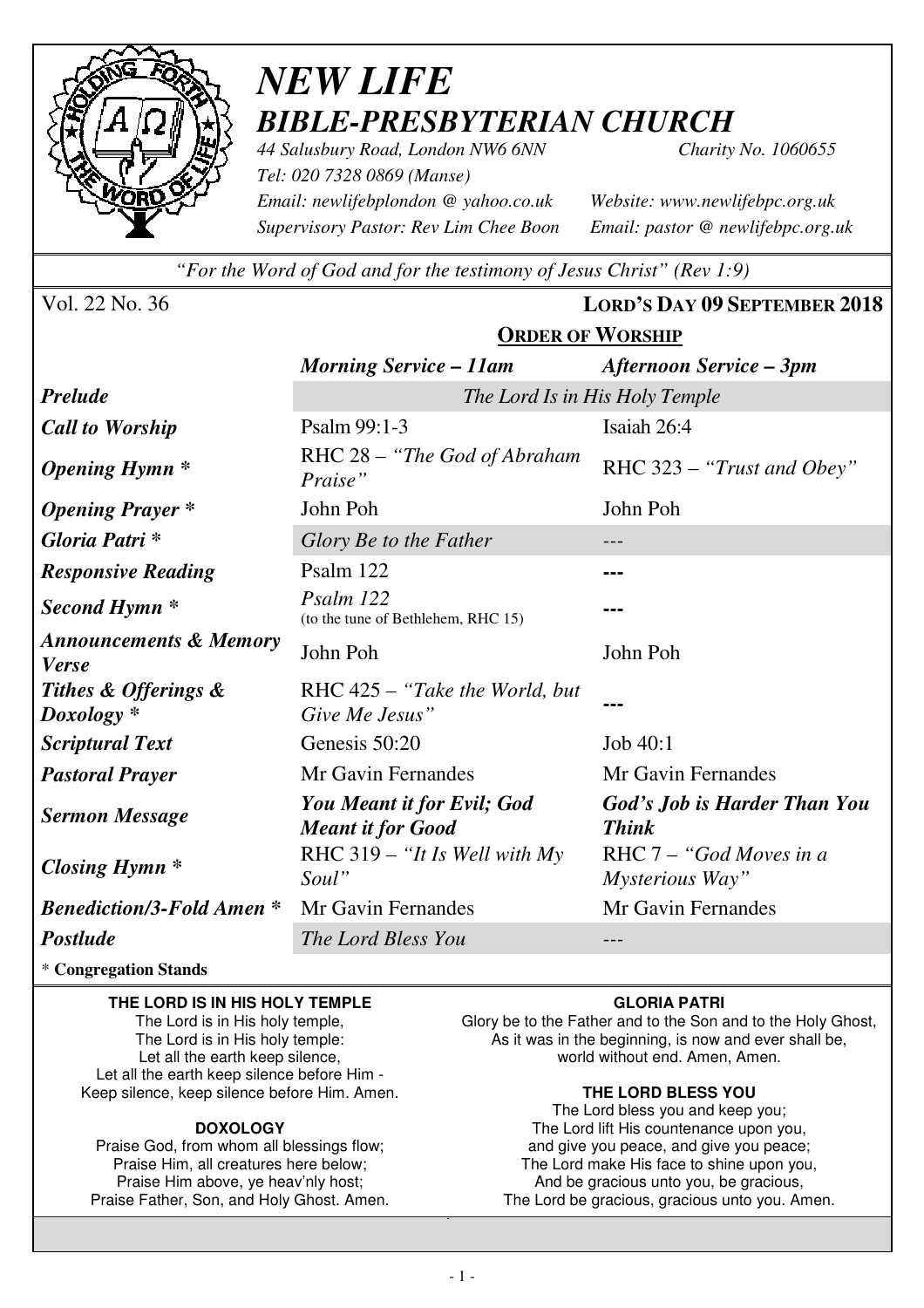# **CHRISTIAN CONSUMERISM**

## **Adapted from Maranatha Messenger, Sunday 15th July 2018**

"Pastor, do you know why so and so left the church?" said a concerned member. "Yes," replied the pastor. He went on to press for an answer, "What are you going to do?" The pastor paused for a little while and then said to him, "What can I do? When a member decides to leave the church for a "greener" pasture, nothing can dissuade him."

Every year Life Church has a good number of transfers of membership. Why did they leave their former churches to join Life church? There are many reasons. Some join Life because they have moved to the vicinity. Others join Life because they have found her teaching solid and edifying. Still others join Life because they have found her members loving, caring and supportive. Ironically, some Lifers left Life because they have found her unloving, unfriendly and uncaring. And still others left because they have found the sermons dry, boring and impractical.

Some years ago, the Lord blessed us with a wonderful church camp. Every camper was blessed by the messages. I also thanked God for a blessed and refreshing time in the camp. One Sunday while I was fetching the speaker to church, I asked him a question, "Did any member of the church ever get tired of your preaching?" "To be very honest with you," he said "yes." Some even left the church. Strange! Isn't it!

What has gone wrong with the Church of Jesus Christ at large? Why do people hop from church to church? Is there an answer to the problem? The more I think of it, the more I believe the root of the problem is CHRISTIAN CONSUMERISM.

### **What is Christian Consumerism?**

A consumer is somebody or something that consumes something, by eating it, drinking it, or using it up. What is his mind-set? A consumerist mentality is this: I bought a bowl of noodles to eat in the food court. After eating it, I made a comment to my friends that this is not as good as the one I ate in Chinatown. I don't think I will ever eat from this stall again.

On the surface, the comment may seem harmless. However, I think it does reveal one's inner self – the real me in me. For that reason, I would define consumerism as me-ism. Me-ism is humanism. The core teaching of humanism is "I," "me" and "mine."

What is the Christian consumerist mind-set? The Christian consumerist often asks: Are my expectations met? Are the preachers meeting and satisfying my felt needs? Does the style of worship suit me? Unfortunately, there is nothing about God's expectations being met. All that concerns him is "I," "me" and "mine."

Dearly beloved, do you possess such a consumerist mentality?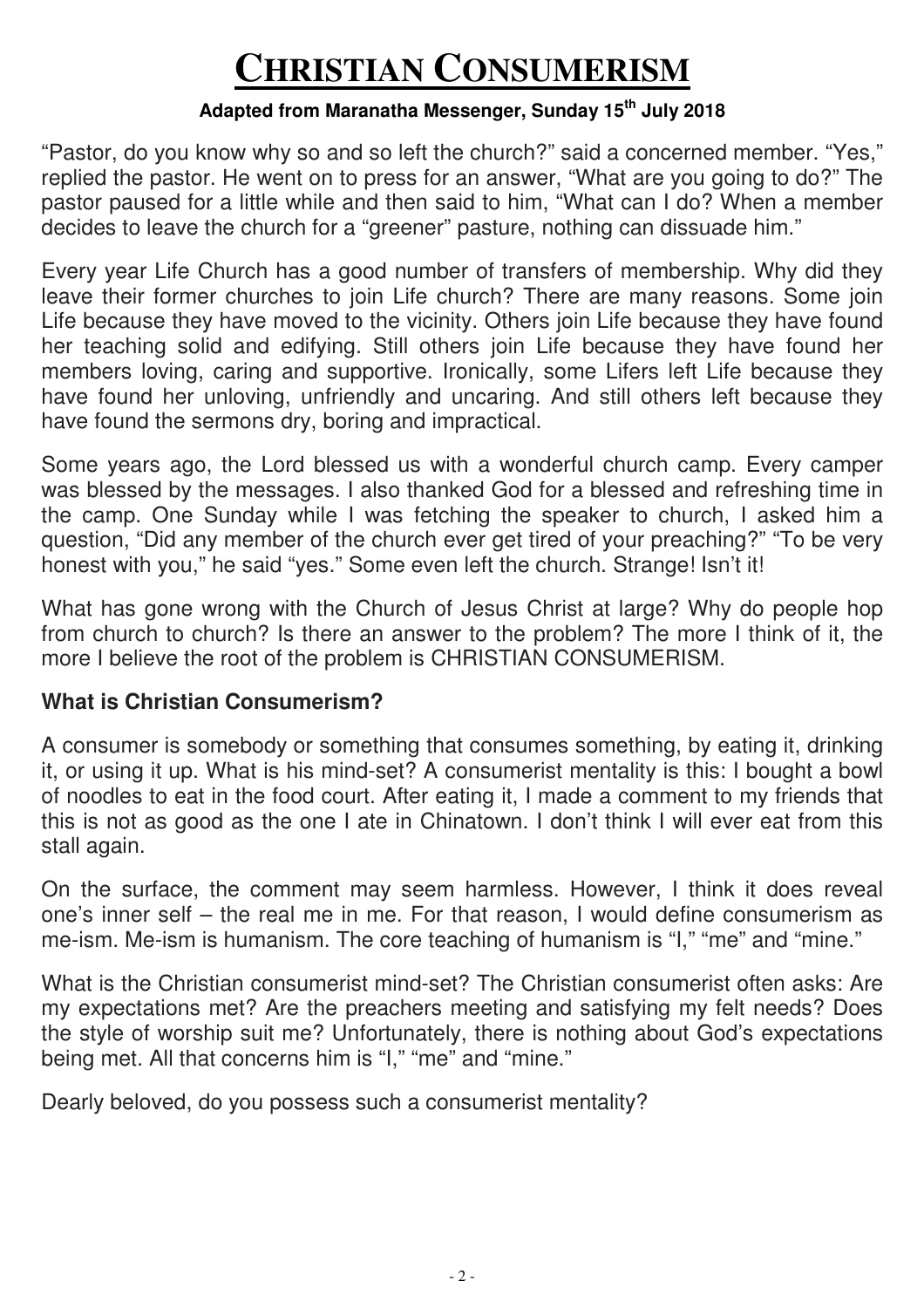# **What Characterizes Christian Consumerism?**

To begin with, let me say this (though it may be unpleasant to some members' ears): It is most unfortunate that Christian consumerism exists in our congregation. Allow me to highlight three attitudes that reflect a Christian consumerist mentality.

## **1. Self-Focused Egotism**

Egotism exalts self and dethrones God. How is this self-centeredness evidenced in the church? When a self-focused Christian comes to church for worship, his orientation is not God but self. He comes to church to look for something that would satisfy his soul. He asks, "What do I get out of this sermon? Can the preacher meet my felt needs? Is he the kind of speaker I like to hear? What can I get from the church? (rather than "what can I give to God?")

By focusing on his own felt needs, he misses the whole point of worship, namely, God. Warren Wiersbe warns us, "If we look upon worship only as a means of getting something from God rather than giving something to God, then we make God our servant instead of our Lord and the elements of worship become a cheap formula for selfish gratification. When worship becomes pragmatic, it ceases to be worship."

Steven Charnock, in the same vein, also cautions us in his book The Existence and Attributes of God: When we believe that we should be satisfied, rather than that God should be glorified, we put God below ourselves as though He has been made for us, not we for Him. There is no greater blasphemy than using God as our servant and there is no worse place to do it than the realm of worship where we make the worship of God to end in ourselves rather than in God.

Self-centeredness is a form of idolatry. Idolatry is putting God below the base level of your preferences or rendering His purposes subservient to your desires or prioritizing your opinions above the God of the universe. God's house is erected for His glory and the fulfillment of His purposes. Therefore, do not try to rob God of His glory but glorify Him in worship and in whatsoever you do (1 Corinthians 10:31).

## **2. Self-Styled Pragmatism**

Self-styled pragmatism is an attitude that seeks to serve God on its own terms and in its own wisdom. A self-styled Christian serves God as he sees fit. He is not motivated by God's glory nor does he feel compelled to honour God's commands. His Christian practice is according to his own preconceived notions rather than the objective parameters of the Holy Scripture.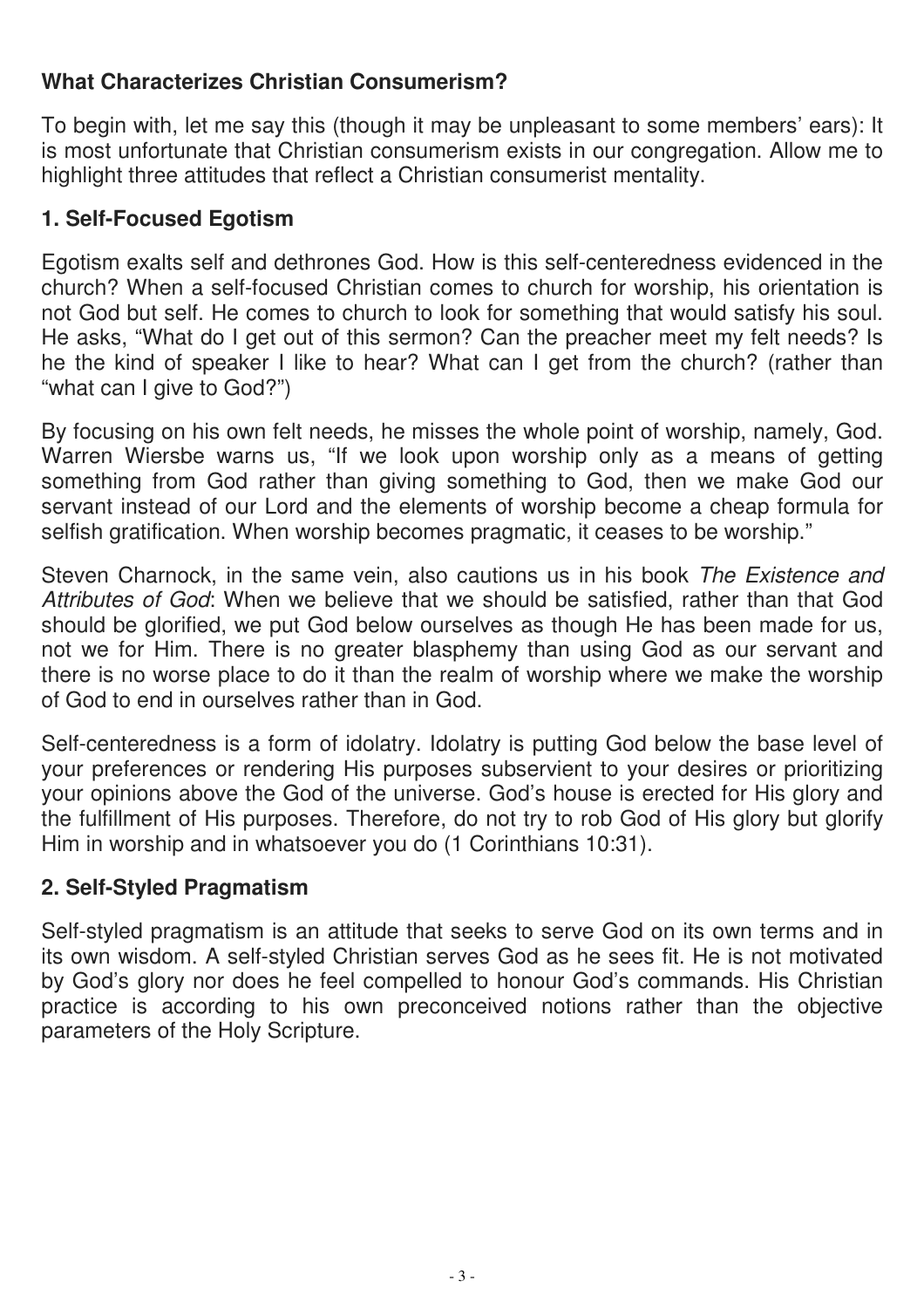Self-styled pragmatism is deceitful, cunning and subtle. A self-styled Christian often maintains an outward appearance of godliness. Unlike the self-focused Christian, he is not overtly self-seeking. Rather he seeks to be involved as long as the involvement is according to his terms and for his glory. However, if he cannot get his terms and conditions met, he will not want to have anything to do with it.

God's work is to be done in God's way. It is not to be done according to your terms and conditions and descriptions. The Bible gives us a clear guidance how God's work should be done. There is no one-man show in the work of the Lord. God and God's people are involved in it. Nehemiah was a good example. He did not believe in a oneman ministry.

Having surveyed the broken wall of Jerusalem, he called God's people together and told them the tragic condition they are in and challenged them to do something about it. And the people responded enthusiastically. With great zeal they put their hands together and rebuilt the broken wall of Jerusalem in 52 days (Nehemiah 2:11-6:15).

Brethren, may I encourage each and every one of you to give some thought how you can build up the broken walls of Maranatha so that it can continue to be a powerful witness for Christ in the eastern part of Singapore.

## **3. Self-Absorbed Individualism**

A self-absorbed individual possesses an attitude that demands independence and seeks to be left alone. He is a solo lobo (lone wolf), a lone ranger or a maverick. As much as possible, he disregards church authority. He may be a faithful member of the church (in terms of attendance), but he has no commitment to the church or her ministry, and therefore, he has no accountability to the leadership of the church. A selfabsorbed individual Christian is characterized by his self-sufficiency. He avoids scrutiny and rejects any spiritual help from the Body of Christ. He takes only what he wants to take, rejecting everything else as unnecessary to his own self-sufficiency. Solomon said that he who separates himself seeks his own desire and quarrels against all sound wisdom (Proverbs 18:1).

Isolation harms the Body of Christ. Human beings were not designed to be lone rangers. You and I were made to live in a community. The church is a local community of believers (Hebrews 10:25). Christians are to be absorbed with Christ (Philippians 1:21) and concerned with the needs of others (Philippians 2:1-4; Acts 2:44, 45).

Dearly beloved, Christian consumerism is a mind-set. You need to eradicate it once and for all. Therefore, may I urge you to examine yourselves (2 Corinthians 13:5), make an effort to transform all self-centered perspectives into God-centered purposes (Romans 12:1, 2), submit gladly to God's expectations, not yours (Acts 9:6), and play an active role in the life of the church, for self-absorbed individualism hurts the Body of Christ. Amen.

- Rev Colin Wong